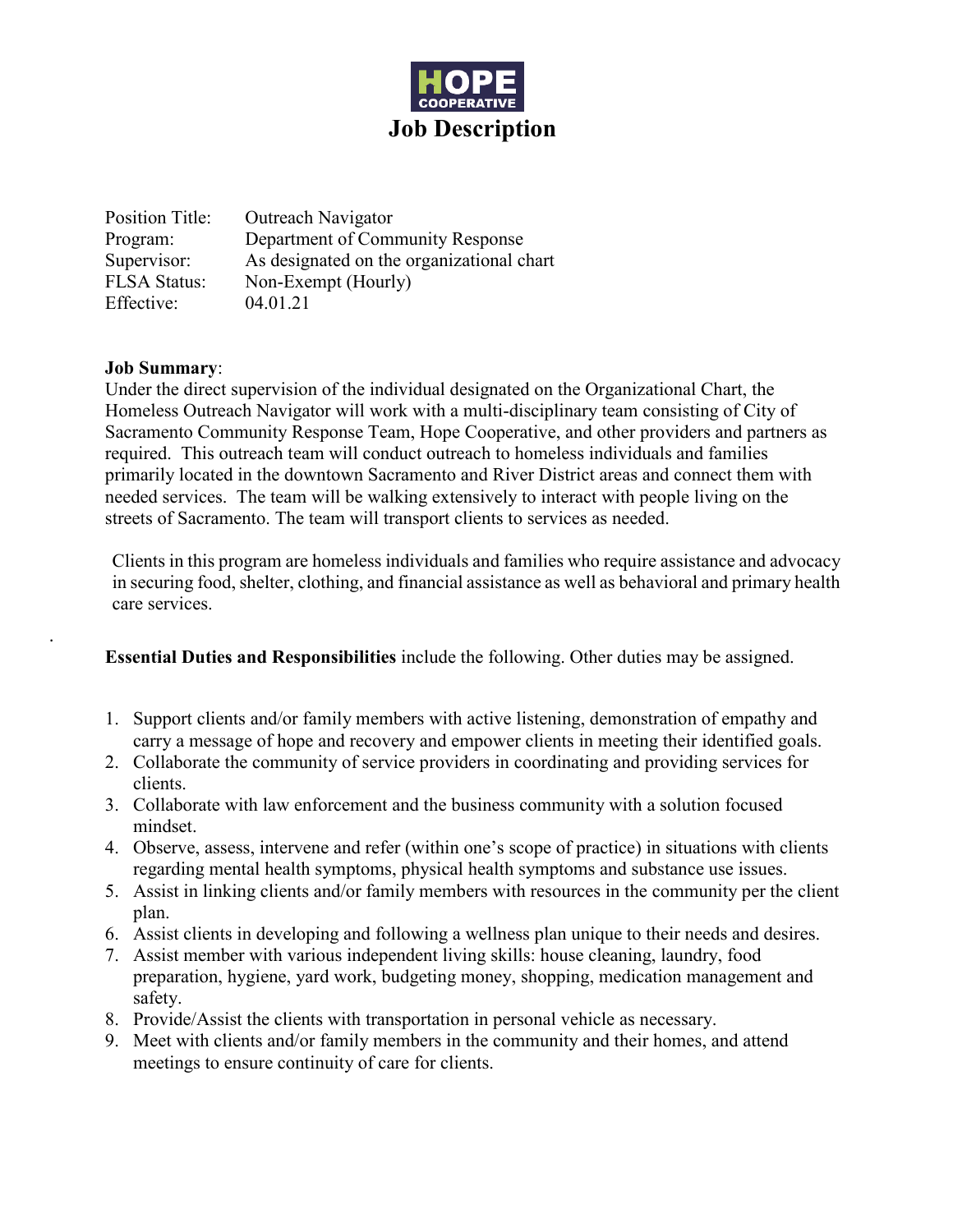- 10. Provide positive public relations, community referrals, information and support by linking clients to needed resources; advocate with and on behalf of clients and significant support persons the clients have identified.
- 11. Accurately complete all necessary forms, reports and paperwork required by the program on a timely basis (e.g., progress notes, special incident reports, discharge summaries, ViSpdat, HMIS etc.).
- 12. Act as a designated Mandated Reporter for the observed or suspected abuse and/or neglect of children, disabled individuals, dependent adults and elder/senior citizens. Mandated Reporter also includes "Duty to Warn" which includes the responsibility to notify authorities and the intended victim(s) of physical harm.

**Supervisory Responsibilities**: This job has no supervisory duties.

**Measures of Performance**: This position shall be considered to be performing in an acceptable manner when the following have been accomplished:

- 1. Interpersonal Skills Responds promptly to colleagues and/or client needs. Focuses on solving conflict, not blaming; Maintains confidentiality; Listens to others without interrupting; Keeps emotions under control managing difficult or emotional situations; Remains open to others' ideas and tries new things; Shows respect and sensitivity to all people including those with cultural differences; Promotes a harassment-free environment; Treats people with respect; Inspires the trust of others; Works with integrity and ethically; Upholds organizational values. Reacts well under pressure.
- 2. Communication Speaks and writes clearly; Listens and gets clarification; Tailors the content of speech to the level and experience of the audience; Uses appropriate grammar and choice of words; Organizes ideas clearly; Responds well to questions; Demonstrates group presentation skills; Participates in meetings; Ensures that others involved in a project or effort are kept informed about developments and plans.
- 3. Teamwork Balances team and individual responsibilities; Exhibits objectivity and openness to others' views; Gives and welcomes feedback constructively; Contributes to building a positive team spirit; Puts success of team above own interests; Supports everyone's efforts to succeed; Is open with other team members about his/her concerns; Is able to see the merits of perspectives other than his/her own; Demonstrates openness; Makes agreements/commitments and follows through.
- 4. Judgement Displays willingness to make decisions; Exhibits sound and accurate judgment; Supports and explains reasoning for decisions; Includes appropriate people in decisionmaking process; Makes timely decisions.
- 5. Quality and Quantity Demonstrates accuracy and thoroughness; Looks for ways to improve and promote quality; Applies feedback to improve performance; Monitors own work to ensure quality; Meets productivity standards and completes work in a timely manner.
- 6. Attendance/Punctuality Is consistently at work and on time; Ensures work responsibilities are covered when absent; Arrives at meetings and appointments on time.

**Qualifications:** To perform this job successfully, an individual must be able to perform each essential duty satisfactorily. The requirements listed below are representative of the knowledge,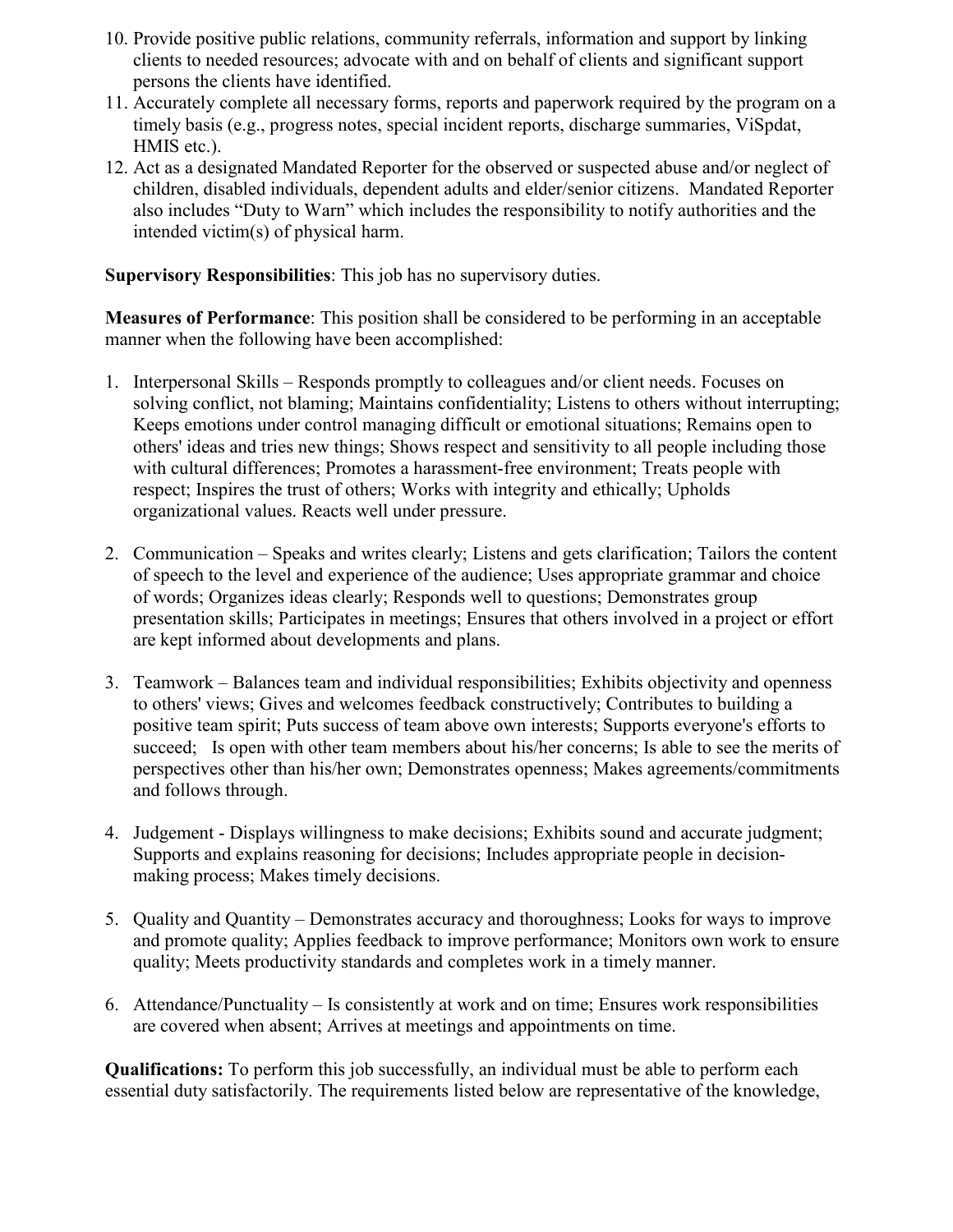skill, and/or ability required. Reasonable accommodations may be made to enable individuals with disabilities to perform the essential functions.

#### **Education and/or Experience**:

- Lived experience as a mental health consumer or a family member of a mental health consumer or as someone who has experienced homelessness.
- Ability and willingness to work with people experiencing homelessness where they are-in encampments, on the street or in shelters.
- Work experience with persons who have substance abuse problems, preferably individuals who are dually diagnosed (mental health & substance abuse) is highly desirable.
- Knowledge of 12-Step Programs and/or personal experience with substance abuse recovery is highly desirable.
- Demonstrated knowledge of General Assistance, Food Stamps, Temporary Aid to Needy Families, Unemployment Insurance, and SSI/SSDI regulations

# **Language Skills**:

- Demonstrated ability to read, analyze and understand directions and documentation in English.
- Excellent English written communication skills, with demonstrated clarity and accuracy in writing, grammar, and punctuation.
- Excellent English verbal communication skills with the ability to effectively communicate with agency employees, clients and all individuals inside and outside the Agency.
- Demonstrated abilities in effective communications to include writing and maintaining clear and accurate case notes and reports, rehabilitation planning, statistical reporting and evaluation.
- Demonstrated ability to prepare correspondence independently.
- Bilingual or multi-lingual skills are desirable.

# **Mathematical Skills**:

• Demonstrated ability to work with numbers (add, subtract, multiply and divide, using whole numbers, common fractions and decimals) using a calculator.

# **Reasoning Ability**:

- Ability to interpret a variety of instructions and documentation presented in various forms.
- Ability to define problems, collect data, establish facts and draw valid conclusions.
- Ability to solve practical problems that deal with abstract and concrete variables.

# **Computer Skills**:

• Must be computer literate with experience in word-processing, email and the internet. Microsoft Office experience preferred.

# **Certificates, Licenses, Registrations**:

- Provide own vehicle, possess a valid California Driver's License and current vehicle insurance. Driving record must meet, and continue to meet the generalized driving guidelines used by our insurance broker.
- Must have at least 3 years of driving experience.
- Must obtain CPR and First Aid certificates within the first six (6) months of employment.
- Must attend Pro-Act training through the agency and obtain Pro-Act Certification within the first year